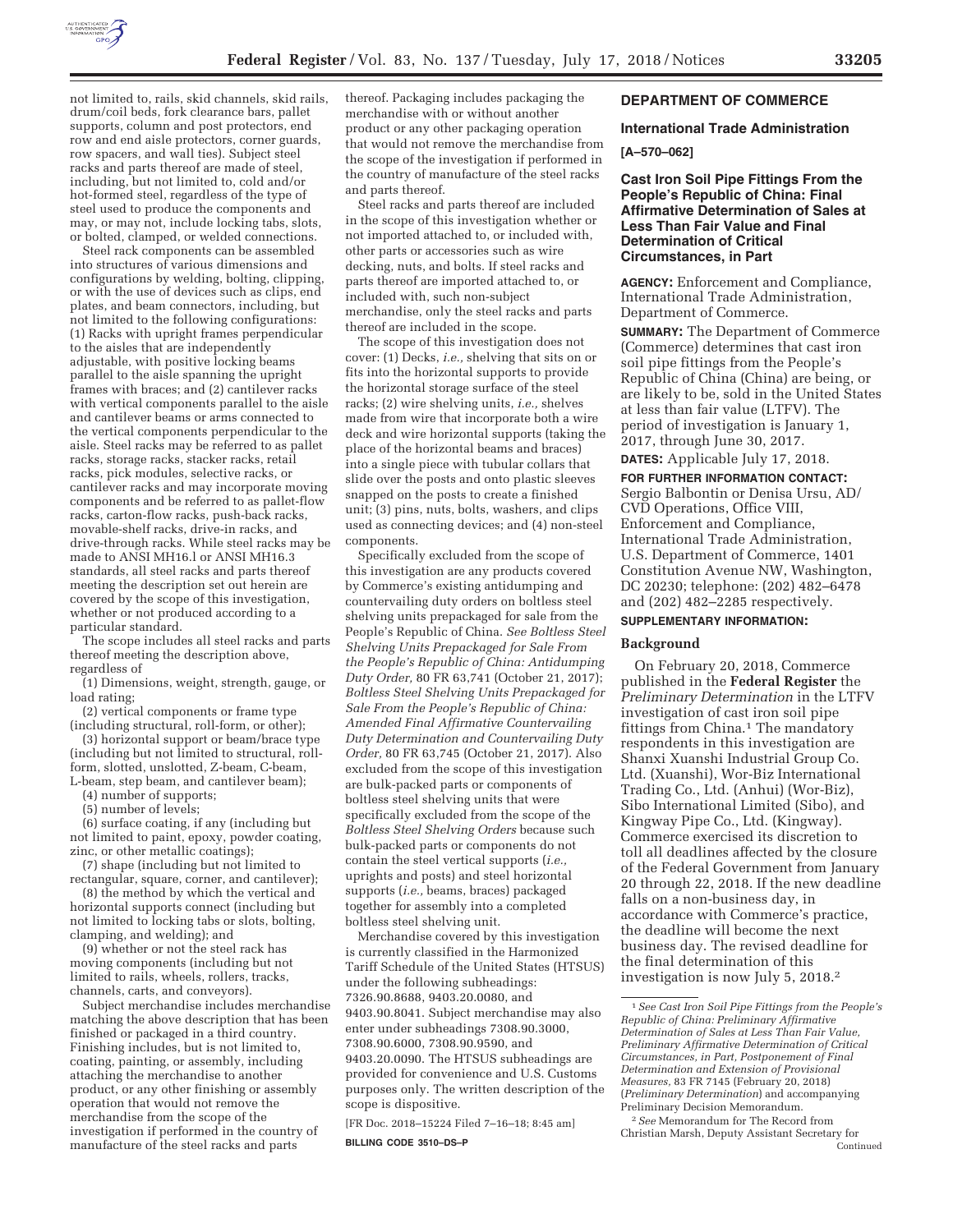A summary of the events that occurred since Commerce published the *Preliminary Determination,* as well as a full discussion of the issues raised by interested parties for this final determination may be found in the Issues and Decision Memorandum issued concurrently with this notice.<sup>3</sup> The Issues and Decision Memorandum is a public document and is on file electronically via Enforcement and Compliance's Antidumping and Countervailing Duty Centralized Electronic Service System (ACCESS). ACCESS is available to registered users at *http://access.trade.gov,* and is available to all parties in the Central Records Unit, Room B8024 of the main Department of Commerce building. In addition, a complete version of the Issues and Decision Memorandum can be accessed directly at *http:// enforcement.trade.gov/frn/.* The signed Issues and Decision Memorandum and the electronic version are identical in content.

## **Scope of the Investigation**

The products covered by this investigation are cast iron soil pipe fittings from China. For a full description of the scope of this investigation, *see* the ''Scope of the Investigation'' in Appendix I of this notice. For this final determination, Commerce has issued a scope memorandum addressing interested parties' comments regarding scope issues presented in the case briefs and in subsequent scope comments.4 Commerce has determined to modify the scope of the investigation to include two additional subheadings of the U.S. Harmonized Tariff Schedule under which subject merchandise may enter. Commerce has also provided a clarification in the Final Scope Memorandum. For further discussion, *see* Commerce's Final Scope

3*See* Memorandum, ''Issues and Decision Memorandum for the Final Affirmative Determination in the Less-Than-Fair-Value Investigation of Cast Iron Soil Pipe Fittings from the People's Republic of China,'' dated concurrently with, and hereby adopted by, this notice (Issues and Decision Memorandum).

Memorandum. The scope in Appendix I reflects the final scope language.

## **Analysis of Comments Received**

The issues raised in the case and rebuttal briefs submitted by parties in this investigation are addressed in the Issues and Decision Memorandum. A list of the issues that parties raised, and to which we responded in the Issues and Decision Memorandum is attached to this notice at Appendix II.

# **Final Affirmative Determination of Critical Circumstances, in Part**

In accordance with section 733(e)(1) of the Act and 19 CFR 351.206, we preliminarily found that critical circumstances exist with respect to imports of cast iron soil pipe fittings from the China-wide entity, the nonselected separate rate respondents, and Sibo, but do not exist with respect to Xuanshi and Wor-Biz.5 Commerce received no comments regarding its preliminary critical circumstances findings. For the final determination, we continue to find that, in accordance with section 735(a)(3) of the Act and 19 CFR 351.206, critical circumstances exist with respect to imports of the subject merchandise from the Chinawide entity. Based on updated shipment and import data, we find that critical circumstances do not exist with respect to Xuanshi, Wor-Biz, and the nonselected separate rate respondents.<sup>6</sup> As discussed below, we have determined that Sibo is no longer eligible for a separate rate, and is now considered to be part of the China-wide entity.

## **China-Wide Entity and Use of Adverse Facts Available**

After the *Preliminary Determination*  and prior to verification, Sibo notified Commerce that it was withdrawing from participation in this investigation. By withdrawing from participation in this investigation, Sibo prevented us from conducting verification of its questionnaire responses, including its claim that it is a wholly foreign-owned company. Therefore, we find that Sibo has failed to demonstrate its eligibility for a separate rate, and is considered to be part of the China-wide entity.7 For the reasons explained in the *Preliminary Determination,* we continue to find that the use of adverse facts available (AFA), pursuant to sections 776(a) and (b) of the Act, is warranted in determining the rate for the China-wide entity, which

includes Sibo, Kingway, and other uncooperative respondents.

### **China-Wide Rate**

In selecting the AFA rate for the China-wide entity, Commerce's practice is to select a rate that is sufficiently adverse to ensure that the uncooperative party does not obtain a more favorable result by failing to cooperate than if it had fully cooperated.8 Specifically, it is Commerce's practice to select, as an AFA rate, the higher of: (a) The highest dumping margin alleged in the petition; or, (b) the highest calculated dumping margin of any respondent in the investigation.9 For the final determination and for the reasons explained in the Issues and Decision Memorandum, we are relying on the highest non-aberrational controlnumber-specific dumping margin calculated for Sibo in the *Preliminary Determination* to determine the rate for the China-wide entity.10

### **Separate Rates**

For the final determination, we continue to find that Xuanshi and Wor-Biz are eligible to separate rates, as noted below. Section 735(c)(5)(A) of the Act provides that the estimated ''allothers'' rate shall be an amount equal to the weighted average of the estimated weighted-average dumping margins established for exporters and producers individually investigated, excluding zero or *de minimis* margins, and any margins determined entirely under section 776 of Act. Consistent with our practice, we calculated a dumping margin for the companies determined to be eligible for separate rates, but which were not individually examined, based on the final dumping margins calculated for Xuanshi and Wor-Biz.<sup>11</sup> With two respondents, we would normally calculate (A) a weighted-average of the dumping margins calculated for the

10*See* Issues and Decision Memorandum at Comment 1 for a full discussion of this issue.

Enforcement and Compliance, performing the nonexclusive functions and duties of the Assistant Secretary for Enforcement and Compliance, ''Deadlines Affected by the Shutdown of the Federal Government'' (Tolling Memorandum), dated January 23, 2018. All deadlines in this segment of the proceeding have been extended by 3 days.

<sup>4</sup>*See* Memorandum, ''Countervailing Duty and Less-Than-Fair-Value Investigations of Cast Iron Soil Pipe Fittings from the People's Republic of China: Final Scope Memorandum'' (Final Scope Memorandum), dated concurrently with, and hereby adopted by, this notice.

<sup>5</sup>*See* Preliminary Determination at 33–34. 6*See* the Issues and Decision Memorandum for further details. 7 *Id.* 

<sup>8</sup>*See, e.g., Notice of Preliminary Determination of Sales at Less Than Fair Value and Postponement of Final Determination: Purified Carboxymethyl cellulose from Finland,* 69 FR 77216 (December 27, 2004), unchanged in *Notice of Final Determination of Sales at Less Than Fair Value: Purified Carboxymethyl cellulose from Finland,* 70 FR 28279 (May 17, 2005).

<sup>9</sup>*See, e.g., Certain Stilbenic Optical Brightening Agents from the People's Republic of China: Final Determination of Sales at Less Than Fair Value,* 77 FR 17436, 17438 (March 26, 2012); *Final Determination of Sales at Less Than Fair Value: Certain Cold-Rolled Flat-Rolled Carbon Quality Steel Products from the People's Republic of China,*  65 FR 34660 (May 31, 2000), and accompanying IDM.

<sup>11</sup>*See* Memorandum, ''Cast Iron Soil Pipe Fittings from the People's Republic of China: Calculation of the Final Margin for Separate Rate Companies,'' dated concurrently with this notice.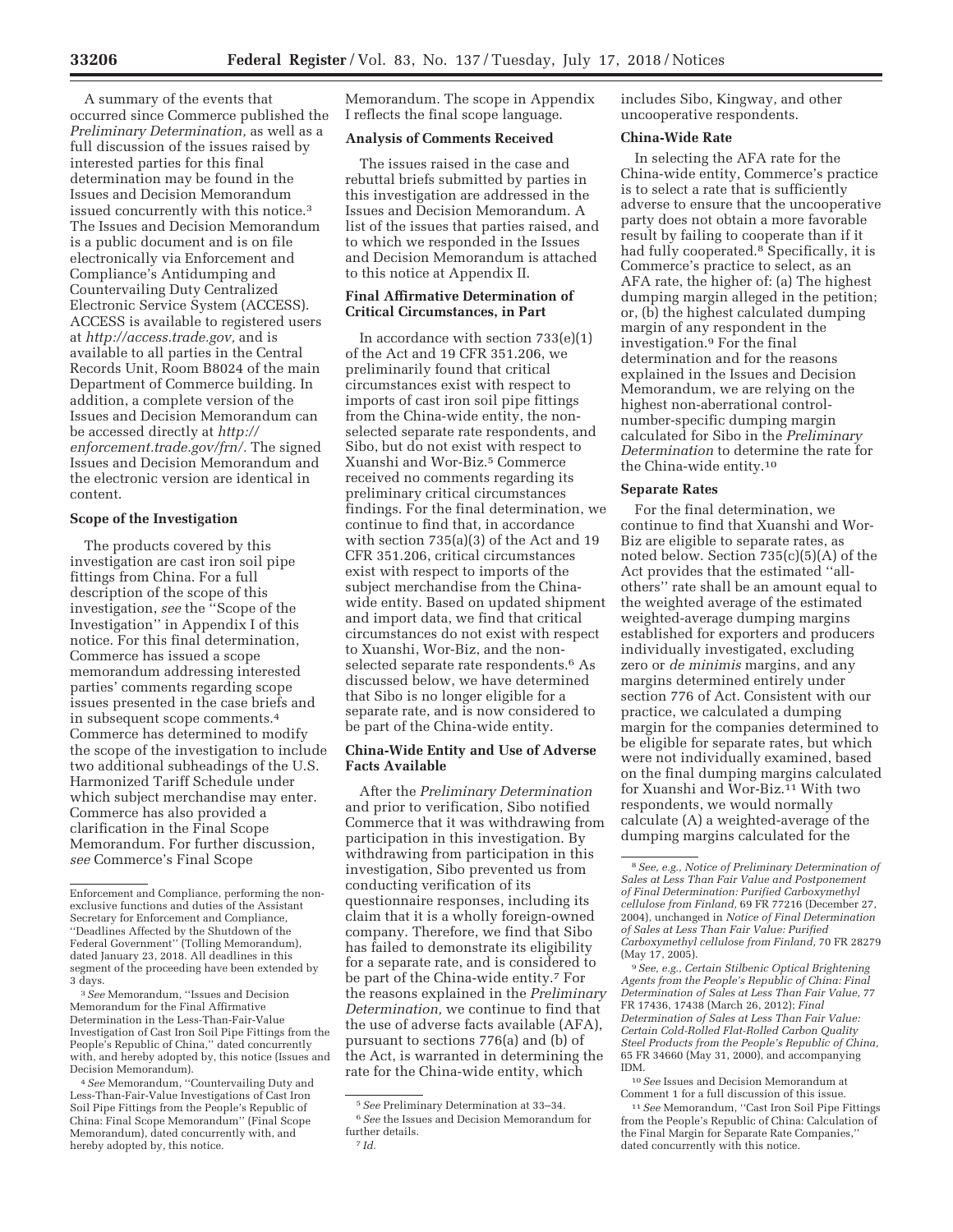mandatory respondents; (B) a simple average of the dumping margins calculated for the mandatory respondents; and (C) a weighted-average of the dumping margins calculated for the mandatory respondents using each company's publicly-ranged values for the merchandise under consideration. We would compare (B) and (C) to (A) and select the rate closest to (A) as the most appropriate rate for the separate rate companies.12 In this case, as complete publicly-ranged sales data was unavailable, we based the separate rate on a simple average of the two calculated margins.

## **Combination Rates**

In the *Initiation Notice,*13 Commerce stated that it would calculate producer/ exporter combination rates for the respondents that are eligible for a separate rate in this investigation. Accordingly, we have assigned combination rates to certain companies as provided in the ''Final Determination'' section below.

### **Changes Since the Preliminary Determination**

Based on our review and analysis of the comments received from interested parties and our findings at verification, we made certain changes to the calculation of the antidumping duty margin applicable to Xuanshi and Wor-Biz. For a discussion of these changes, *see* the Issues and Decision Memorandum.

# **Final Determination**

Commerce determines that cast iron soil pipe fittings from China are being, or are likely to be, sold in the United States at LTFV, and that the following dumping margins exist:

| Producer                                                                                                                                                   | Exporter                                                 | Estimated<br>weighted-<br>average<br>dumping<br>margin<br>(percent) | Cash deposit<br>rate<br>(adjusted for<br>subsidy<br>offsets)<br>(percent) |
|------------------------------------------------------------------------------------------------------------------------------------------------------------|----------------------------------------------------------|---------------------------------------------------------------------|---------------------------------------------------------------------------|
| Shanxi Xuanshi Industrial Group Co., Ltd<br>Guang Zhou Premier & Pinan Foundry Co., Ltd/Botou<br>Chenyuan Foundry Co., Ltd/Wuhu Best Machines<br>Co., Ltd. |                                                          | 27.18<br>22.11                                                      | 27.09<br>21.88                                                            |
| Qinshui Shunshida Casting Co., Ltd/Xinle Xinye Metal<br>Products Co., Ltd.                                                                                 | Shijiazhuang Asia Casting Co., Ltd                       | 24.65<br>24.65                                                      | 24.49<br>24.49                                                            |
| Qinshui Shunshida Casting Co., Ltd/Xinle Rishuo<br>Casting Factory/Shijiazhuang Shunjinguangao<br>Trade Co., Ltd/Xinle Tang Rong Fa Lan Pan Co.,<br>Ltd.   |                                                          | 24.65                                                               | 24.49                                                                     |
| Xinle City Zhile Pipeline Industry Co., Ltd/Qinshui<br>Shunshida Casting Co., Ltd/Foshan City Deying<br>Metal Products Co., Ltd.                           |                                                          | 24.65                                                               | 24.49                                                                     |
| Xinle Rishuo Casting Factory/Qinshui Shunshida<br>Casting Co., Ltd.                                                                                        |                                                          | 24.65                                                               | 24.49                                                                     |
| Qinshui County Xinwei Precision Co., Ltd                                                                                                                   |                                                          | 24.65                                                               | 24.49                                                                     |
|                                                                                                                                                            |                                                          | 24.65                                                               | 24.49                                                                     |
| Shijiazhuang Jingruisheng Metal Products Co., Ltd/<br>Qinshui Shunshida Casting Co., Ltd/Xinle City Zhile<br>Pipe Co., Ltd.                                | Hebei Metals & Engineering Products Trading Co.,<br>Ltd. | 24.65                                                               | 24.49                                                                     |
|                                                                                                                                                            |                                                          | 360.39                                                              | 360.30                                                                    |

# **Disclosure**

Commerce intends to disclose to interested parties the calculations performed in connection with this final determination within five days of any public announcement or, if there is no public announcement, within five days of the date of publication of the notice of final determination in the **Federal Register**, in accordance with 19 CFR 351.224(b).

## **Continuation of Suspension of Liquidation**

In accordance with section 735(c)(1)(B) of the Act, we will instruct U.S. Customs and Border Protection

(CBP) to continue to suspend liquidation of all entries of cast iron soil pipe fittings from China, as described in the ''Scope of the Investigation'' section, exported by Xuanshi and Wor-Biz, entered or withdrawn from warehouse, for consumption on or after February 20, 2018, the date of publication of the *Preliminary Determination* notice in the **Federal Register**.

Furthermore, we continue to find that critical circumstances exist pursuant to section  $735(c)(4)(A)$  of the Act with respect to the China-wide entity. Therefore, for this entity, we will instruct CBP to continue to suspend liquidation for all appropriate entries of

cast iron soil pipe fittings entered, or withdrawn from warehouse, for consumption on or after November 22, 2017, which is 90 days prior to the date of publication of the *Preliminary Determination.* 

To determine the cash deposit rate,14 Commerce normally adjusts the estimated weighted-average dumping margin by the amount of domestic subsidy pass-through and export subsidies determined in a companion countervailing duty (CVD) proceeding where appropriate. Accordingly, because Commerce has made a final affirmative determination for export subsidies, we offset the calculated

<sup>12</sup>*See Ball Bearings and Parts Thereof from France, Germany, Italy, Japan, and the United Kingdom: Final Results of Antidumping Duty Administrative Reviews, Final Results of Changed Circumstances Review, and Revocation of an Order in Part,* 75 FR 53661, 53663 (September 1, 2010).

<sup>13</sup>*See Cast Iron Soil Pipe Fittings from the People's Republic of China: Initiation of Less-Than-Fair Value Investigation,* 82 FR 37053, 37056 (August 8, 2017).

<sup>14</sup>*See Modification of Regulations Regarding the Practice of Accepting Bonds During the Provisional Measures Period in Antidumping and Countervailing Duty Investigations,* 76 FR 61042 (October 3, 2011).